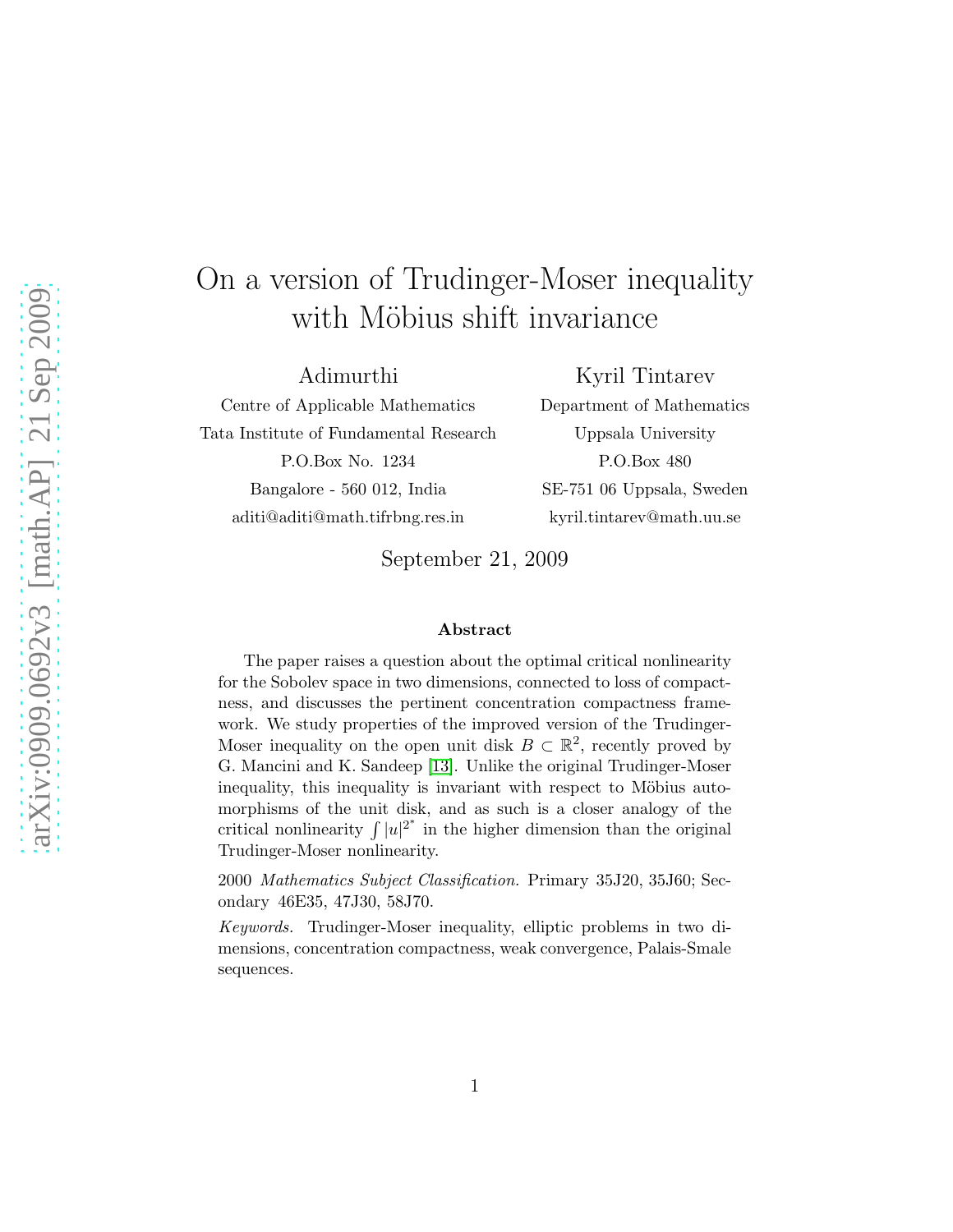## 1 Introduction

In this paper we study an inequality that improves the classical (Pohozhaev)- Trudinger-Moser inequality ([\[10\]](#page-13-1), [\[17\]](#page-14-0), [\[9\]](#page-13-2)) on a unit disk B in  $\mathbb{R}^2$ :

$$
\sup_{u \in H_0^1(B), \|\nabla u\|_2 \le 1} \int_B e^{4\pi u^2} dx < \infty. \tag{1.1}
$$

The result below has been recently proved by Mancini and Sandeep [\[13\]](#page-13-0) (for the invariant formulation in terms of hyperbolic space  $\mathbb{H}^2$  see Theorem [2.3](#page-6-0) below.)

<span id="page-1-1"></span>**Theorem 1.1.** Let B be an open unit disk in  $\mathbb{R}^2$ . The following relation holds true:  $\overline{2}$ 

<span id="page-1-0"></span>
$$
\sup_{u \in H_0^1(B), \|\nabla u\|_2 \le 1} \int_B \frac{e^{4\pi u^2} - 1}{(1 - |x|^2)^2} dx < \infty. \tag{1.2}
$$

We give a different proof to this inequality, based on coverings defined by Möbius transformations, rather than on rearrangements on the hyperbolic space like in [\[13\]](#page-13-0), which provides insights for further results. An elementary corollary of this inequality is the Trudinger-Moser inequality in the exterior of the unit disk which immediately follows from [\(1.2\)](#page-1-0) by the change of variable  $x \mapsto x/|x|^2.$ 

Corollary 1.2. Let B be an open unit disk in  $\mathbb{R}^2$ . The following relation holds true:  $4 - 2$ 

$$
\sup_{u \in \mathcal{D}_0^{1,2}(\mathbb{R}^2 \setminus B), \|\nabla u\|_2 \le 1} \int_{\mathbb{R}^2 \setminus B} \frac{e^{4\pi u^2} - 1}{(|x|^2 - 1)^2} dx < \infty. \tag{1.3}
$$

For the Sobolev space  $H^1$  in two dimensions, the (Pohozhaev)-Trudinger-Moser functional  $\int e^{4\pi u^2} dx$  is widely accepted as a standard nonlinearity of critical growth, that is, as a counterpart of  $\int_{\mathbb{R}^N} |u|^{\frac{2N}{N-2}} dx$  in the case  $N > 2$ . This view is justified by the following analogy. When  $N > 2$ , the functional  $\int_{\mathbb{R}^N} |u|^p dx$  is continuous in  $H^1(\mathbb{R}^N)$  when  $p \in (2, 2^*], 2^* \stackrel{\text{def}}{=} \frac{2N}{N-1}$  $\frac{2N}{N-2}$ , and it is unbounded on any bounded subset of  $H^1(\mathbb{R}^N)$  when  $p > 2^*$ . In the case  $N = 2$ , the functional  $\int_{\mathbb{R}^2} e^{pu^2} dx$  on the set  $\{u \in H^1(\mathbb{R}^2), ||u||_{H^1} \leq 1\}$  is bounded if and only if  $p \leq 4\pi$  (see [\[12\]](#page-13-3)). The analogy extends also to weak continuity properties. For obvious reason of translation invariance, there is no weak continuity if the domain of integration is the whole  $\mathbb{R}^N$ . If, however,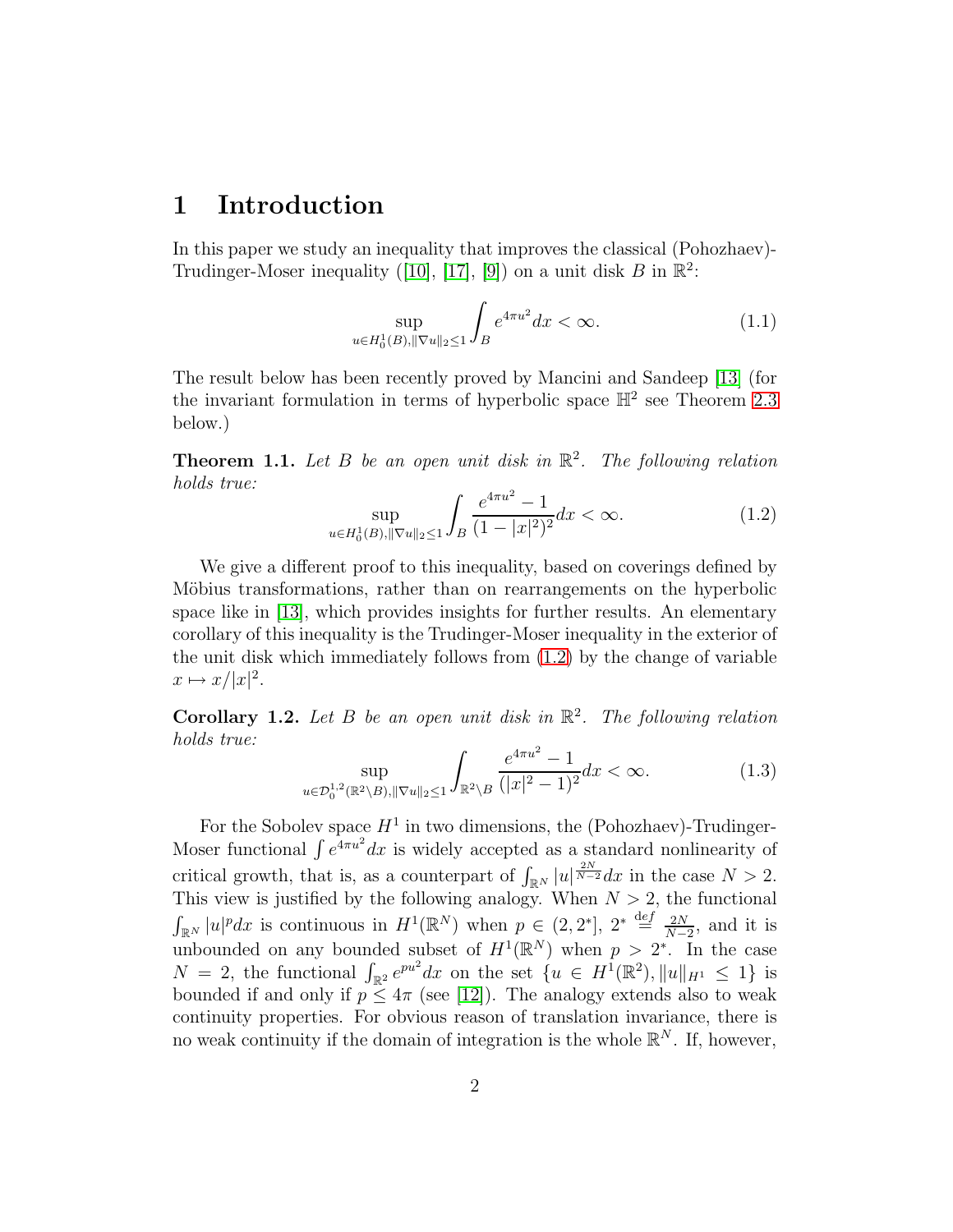$\Omega \subset \mathbb{R}^N$ ,  $N > 2$ , is a bounded domain, then the functional  $\int_{\Omega} |u|^p dx$  is weakly continuous on  $H_0^1(\Omega)$  whenever  $p < 2^*$ , and, similarly, if,  $N = 2$ , the functional  $\int_{\Omega} e^{pu^2} dx$  is weakly continuous on  $\{u \in H_0^1(\Omega), ||u||_{H_0^1} \leq 1\}$ whenever  $p < 4\pi$ .

This analogy, however, does not extend to the critical nonlinearities,  $p = 2^*$  resp.  $p = 4\pi$ . When  $N > 2$ , the functional  $\int_{\Omega} |u|^{2^*} dx$  is not weakly continuous at any point, but if  $N = 2$ , the functional  $\int_{\Omega} e^{4\pi u^2} dx$  is sequentially weakly continuous at every point of  $\{u \in H_0^1(\Omega), ||\nabla u||_2 \leq 1\} \setminus \{0\}$  (see  $|7|$ ).

Lack of compactness for the critical nonlinearity in the case  $N > 2$  can be traced to the following symmetries of the space  $\mathcal{D}^{1,2}(\mathbb{R}^N)$  (defined as the completion of  $C_0^{\infty}$  with respect to the gradient norm  $\|\nabla \cdot \|_2$ :

$$
D_N = \{g_{s,y}u(x) = 2^{\frac{N-2}{2}s}u(2^s(x-y)), s \in \mathbb{R}, y \in \mathbb{R}^N\},\
$$

that is, to actions of translations and dilations. These operators are linear isometries on both  $\mathcal{D}^{1,2}(\mathbb{R}^N)$  and  $L^{2^*}(\mathbb{R}^N)$ , so that for every  $u \in \mathcal{D}^{1,2}(\mathbb{R}^N)$ ,  $u_k \stackrel{\text{def}}{=} g_{s_k,y_k} u \longrightarrow 0$  whenever  $|s_k| + |y_k| \longrightarrow \infty$ , while the respective norms of  $u_k$  coincide with that of  $u$ . A similar counterexample suitable for a bounded domain is given by  $y_k = 0$ ,  $s_k \to +\infty$  and u supported on a convex compact subset. Lack of compactness in the imbedding of  $\mathcal{D}^{1,2}(\mathbb{R}^N) \subset L^{2^*}(\mathbb{R}^N)$  can be, in some sense attributed entirely to the group  $D_N$ , namely, the compactness is restored if one "factors out" the action of the group (see e.g. Lemma 5.3,  $[16]$ :

$$
\forall s_k \in \mathbb{R}, y_k \in \mathbb{R}^N, g_{s_k, y_k} u_k \to 0 \text{ in } \mathcal{D}^{1,2}(\mathbb{R}^N) \Rightarrow u_k \to 0 \text{ in } L^{2^*}(\mathbb{R}^N).
$$

Weak continuity properties of the critical nonlinearity in the case  $N = 2$ indicate that there is no known non-compact group, other than Euclidean shifts, that preserves both the Sobolev norm and the Trudinger-Moser nonlinearity  $\int_{\mathbb{R}^2} e^{4\pi u^2} dx$ . The matter is further complicated by the fact that in this case there is no dilation-invariant functional space  $\mathcal{D}^{1,2}$ : the completion of  $C_0^{\infty}(\mathbb{R}^2)$  with respect to the gradient norm lacks continuous imbedding even into the space of distributions. On the other hand, the problem in the space  $H_0^1(B)$  (which we in what follows consider equipped with the equivalent Sobolev norm  $\|\nabla u\|_2$ , admits two groups of linear unitary operators, defined below, that play a role similar, respectively, to actions of dilations and of translations.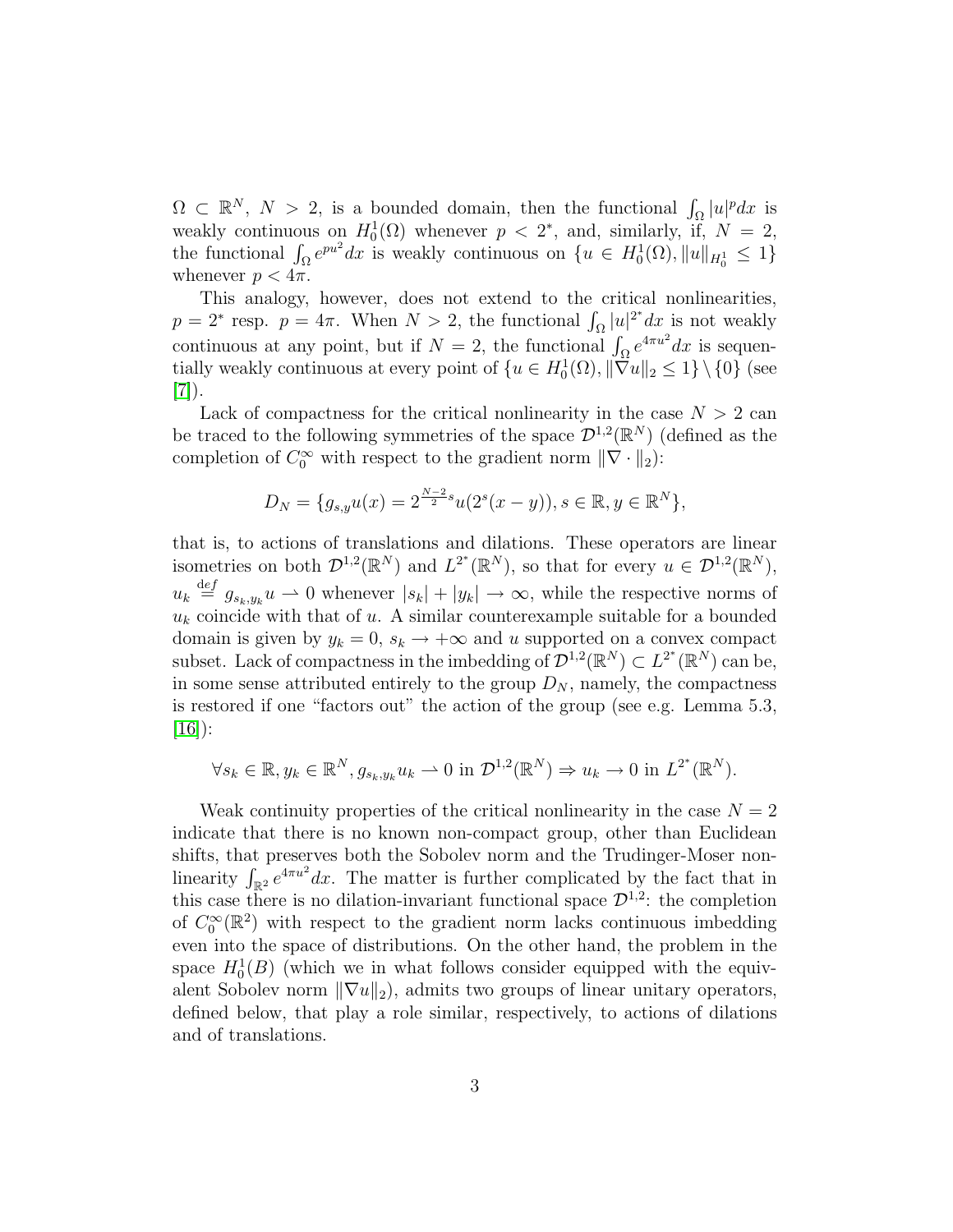The Trudinger-Moser functional  $\int_B e^{4\pi u^2} dx$  fails to be invariant with respect to either of these groups. This, however, happens to testify not for irrelevance of these groups but for an observation that the Trudinger-Moser functional is not the sharp critical nonlinearity and can be replaced by a stronger expression. It remains an open problem, however, to find a sharp critical nonlinearity that is invariant with respect to the product group. The details are as follows.

#### 1.1 Dilation-invariant nonlinearity

In this paragraph we summarize results of [\[3\]](#page-13-5). Let  $H^1_{0,r}(B)$  denote the subspace of radial functions of  $H_0^1(B)$ . The transformations

$$
h_s u(r) \stackrel{\text{def}}{=} s^{-\frac{1}{2}} u(r^s), \ u \in H^1_{0,r}(B) \, s > 0,\tag{1.4}
$$

preserve the norm  $\|\nabla u\|_2$  of  $H^1_{0,r}(B)$ , as well as the 2-dimensional Hardy functional  $\int_B$  $u^2$  $\frac{u^2}{|x|^2(\log 1/|x|)^2}dx$  (for the Hardy inequality in dimension 2 see Adimurthi and Sandeep [\[2\]](#page-13-6)). Furthermore, these transformation preserve the norms of a family of weighted  $L^p$ -spaces,  $p = [2, \infty]$ , analogous to the weighted- $L^p$  scale with  $p \in [2, 2^*]$  produced by Hölder inequality in the case  $N > 2$ , interpolating between the Hardy term  $\int \frac{u^2}{|x|^2}$  $\frac{u^2}{|x|^2}dx$  and the critical nonlinearity  $\int |u|^{2^*} dx$ . In the case  $N = 2$ , the critical exponent is formally  $2^* = +\infty$  and the dilation-invariant  $L^{2^*}$ -norm is

<span id="page-3-0"></span>
$$
||u||_{\infty} = \sup_{r \in (0,1)} \frac{|u(r)|}{(\log \frac{1}{r})^{1/2}}.
$$
\n(1.5)

The Trudinger-Moser nonlinearity is not, however, dilation-invariant. On the other hand it is continuous with respect to the norm  $(1.5)$ , which means that the  $L^{\infty}$ - nonlinearity [\(1.5\)](#page-3-0) gives a sharp, dilation-invariant improvement of the Trudinger-Moser nonlinearity, even if only for the subspace of radial functions.

#### 1.2 Möbius transformations

We refer the reader to the Appendix for definitions and basic properties connected to Möbius transformations and the Poincaré disk. Adopting, for the sake of convenience, the complex numbers notation  $z = x_1 + ix_2$  for points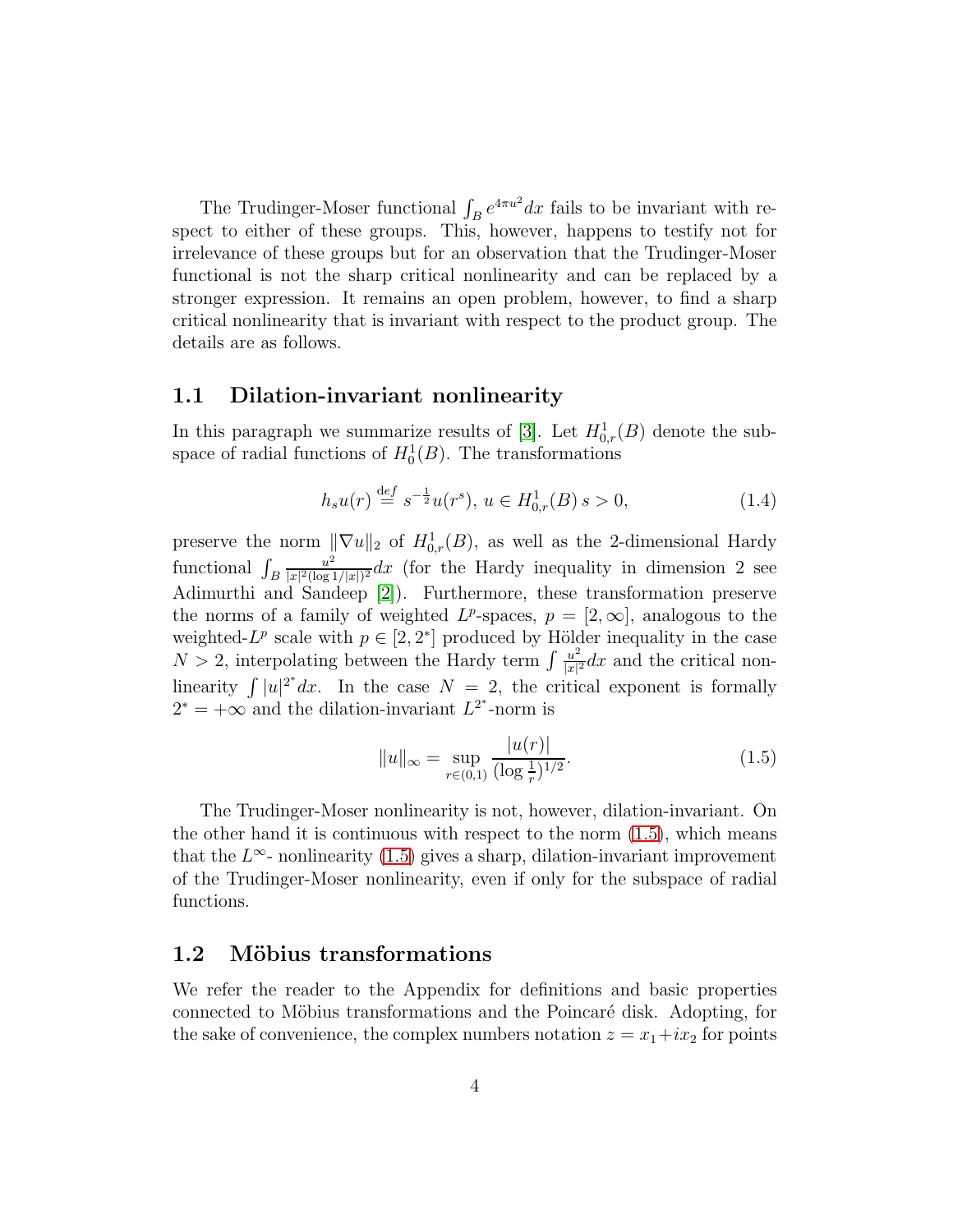$(x_1, x_2)$  on the plane, we consider the following subset of automorphisms of the unit disk, known as Möbius transformations.

<span id="page-4-0"></span>
$$
\eta_{\zeta}(z) = \frac{z - \zeta}{1 - \overline{\zeta}z}, \zeta \in B. \tag{1.6}
$$

Since the maps [\(1.6\)](#page-4-0) are conformal automorphisms of the unit disk, one has  $|\nabla u \circ \eta_{\zeta}|_2 = |\nabla u|_2$ , which implies that the Möbius shifts  $u \mapsto u \circ \eta_{\zeta}$ ,  $\zeta \in B$ , are unitary operators in  $H_0^1(B)$ . The gradient norm on the disk is the coordinate representation of the quadratic form of Laplace-Beltrami operator on  $\mathbb{H}^2$  regarded as the Poincaré disk model, which allows to identify  $H_0^1(B)$  as representation of the space  $\dot{H}^1(\mathbb{H}^2)$ , defined by completion of  $C_0^{\infty}(\mathbb{H}^2)$  with respect to the gradient norm. Möbius shifts give rise therefore to unitary operators on  $\dot{H}^1(\mathbb{H}^2)$ .

Furthermore, under the Poincaré disk model, the maps [\(1.6\)](#page-4-0) define isometries on  $\mathbb{H}^2$ . Consequently, we have nonlinearities on the unit disk, invariant with respect to Möbius shifts, of the form (in the manifold notation and in the terms of Poincaré disk):

$$
\int_{\mathbb{H}^2} F(u) d\mu = \int_B F(u) \frac{dx}{(1 - |x|^2)^2}.
$$

In particular, once the inequality [\(1.2\)](#page-1-0) is verified, the functional  $\int_B$  $e^{4\pi u^2}$  $\frac{e^{4\pi u}}{(1-|x|^2)^2}dx$ possesses both critical growth and invariance with respect to Möbius shifts.

#### 1.3 Main results

In addition to Theorem [1.1,](#page-1-1) which trivially follows from its hyperbolic space counterpart, Theorem [2.3](#page-6-0) proved in Section 2, we study weak continuity properties of subcritical (but not weakly continuous) nonlinearities of the form  $\int_B F(u) \frac{dx}{(1-|x|)}$  $\frac{dx}{(1-|x|^2)^2}$ , and existence of maximizers for a related isoperimetric problem. We prove

<span id="page-4-2"></span>**Theorem 1.3.** Let  $F \in C(\mathbb{R})$  satisfy, with some  $C > 0$ ,  $r > 2$  and  $p < 4\pi$ ,

<span id="page-4-1"></span>
$$
|F(s)| \le C|s|^r e^{ps^2}.\tag{1.7}
$$

If  $u_k \in H_0^1(B)$ ,  $\|\nabla u_k\|_2 = 1$ , satisfies the condition

<span id="page-4-3"></span>For every sequence 
$$
\zeta_k \in B
$$
,  $u_k \circ \eta_{\zeta_k} \to 0$ , 
$$
(1.8)
$$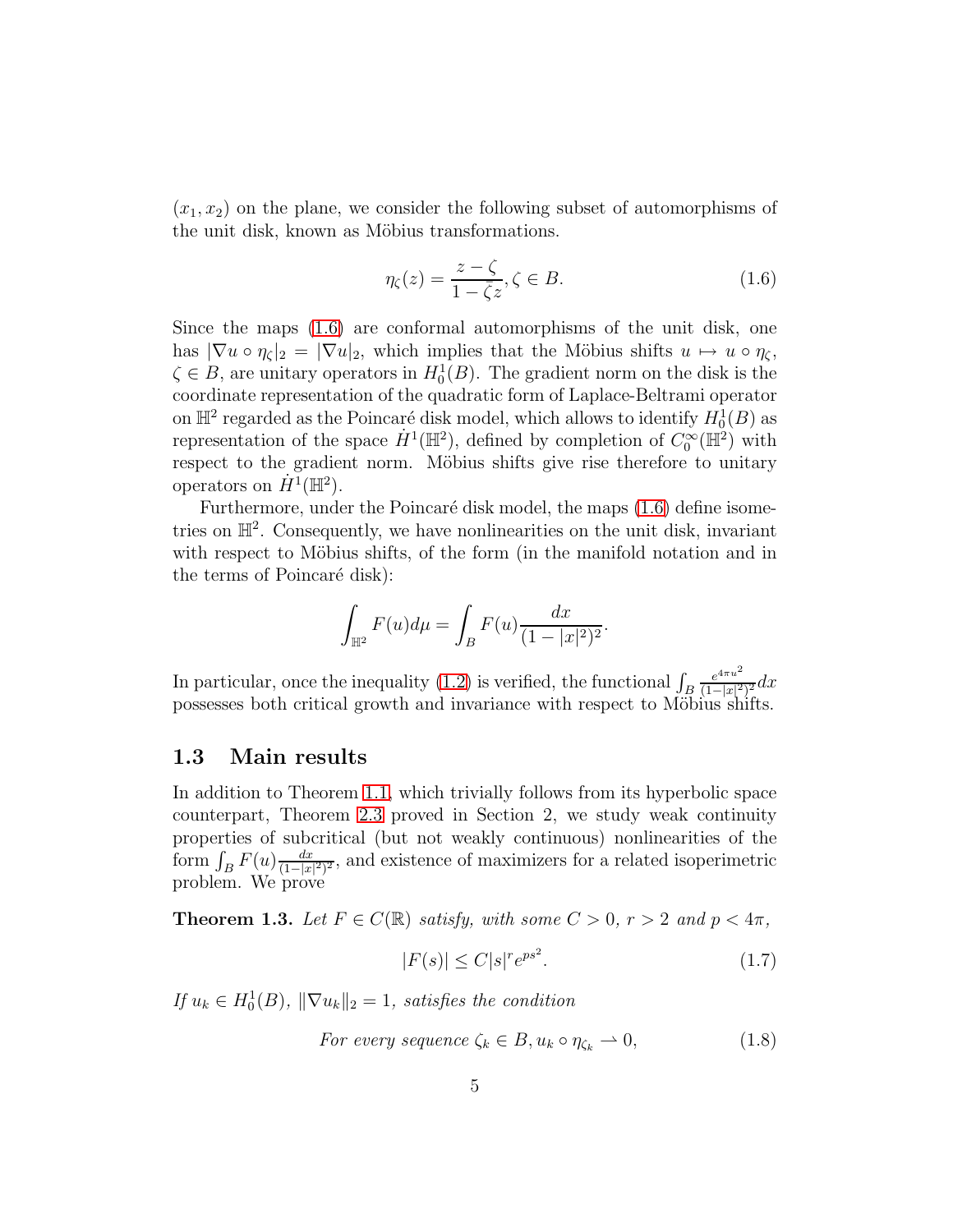then

<span id="page-5-4"></span>
$$
\int_{B} F(u_k) d\mu \to 0. \tag{1.9}
$$

<span id="page-5-1"></span>This theorem is required for the following existence result.

**Theorem 1.4.** Let  $F \in C^1(\mathbb{R})$ , sup  $F > 0$ , satisfy [\(1.7\)](#page-4-1) with some  $C > 0$ ,  $r > 2$  and  $p < 4\pi$ . If, in addition, for every  $t \in (0, 1)$  and  $a, b \in \mathbb{R}$ ,

<span id="page-5-5"></span>
$$
F(\sqrt{ta^2 + (1 - t)b^2}) > F(\sqrt{t}a) + F(\sqrt{1 - tb}),
$$
\n(1.10)

then the maximum in

<span id="page-5-0"></span>
$$
M_1 \stackrel{\text{def}}{=} \sup_{u \in H_0^1(B), ||\nabla u||_2 = 1} \int_B F(u) d\mu \tag{1.11}
$$

is attained and for any minimizing sequence  $u_k$  for [\(1.11\)](#page-5-0) there exists a sequence  $\zeta_k \in B$  such that  $u_k \circ \eta_{\zeta_k} \to u \neq 0$ . converges in  $H_0^1(B)$  to the point of maximum.

In Section 3 we prove Theorem [1.3,](#page-4-2) Theorem [1.4,](#page-5-1) and a statement on the general structure of bounded sequences in  $H_0^1(B)$ , Theorem [3.2,](#page-10-0) similar to Struwe's global compactness in [\[15\]](#page-14-2)) and to a related statement of P.-L. Lions in [\[8\]](#page-13-7) (note also that Möbius shifts are also involved in existence proof for the Plateau problem, [\[14\]](#page-13-8)). In Section 4, the Appendix, we summarize relevant facts about the Poincaré disk.

## 2 Proof of the invariant Trudinger-Moser inequality

<span id="page-5-3"></span> $W \in B$  We start with the following elementary lemma.

**Lemma 2.1.** Let  $W \subset \mathbb{R}^2$  be an open disk of radius  $\frac{1}{2}$  and let

$$
||u||_W^2 \stackrel{\text{def}}{=} \int_W \left( |\nabla u|^2 + \lambda u^2 \right) dx, \ \lambda > 0. \tag{2.1}
$$

There exists a number  $q > 0$  such that

<span id="page-5-2"></span>
$$
\sup_{u \in H^1(W), \|u\|_W \le 1} \int_W e^{qu^2} dx < \infty. \tag{2.2}
$$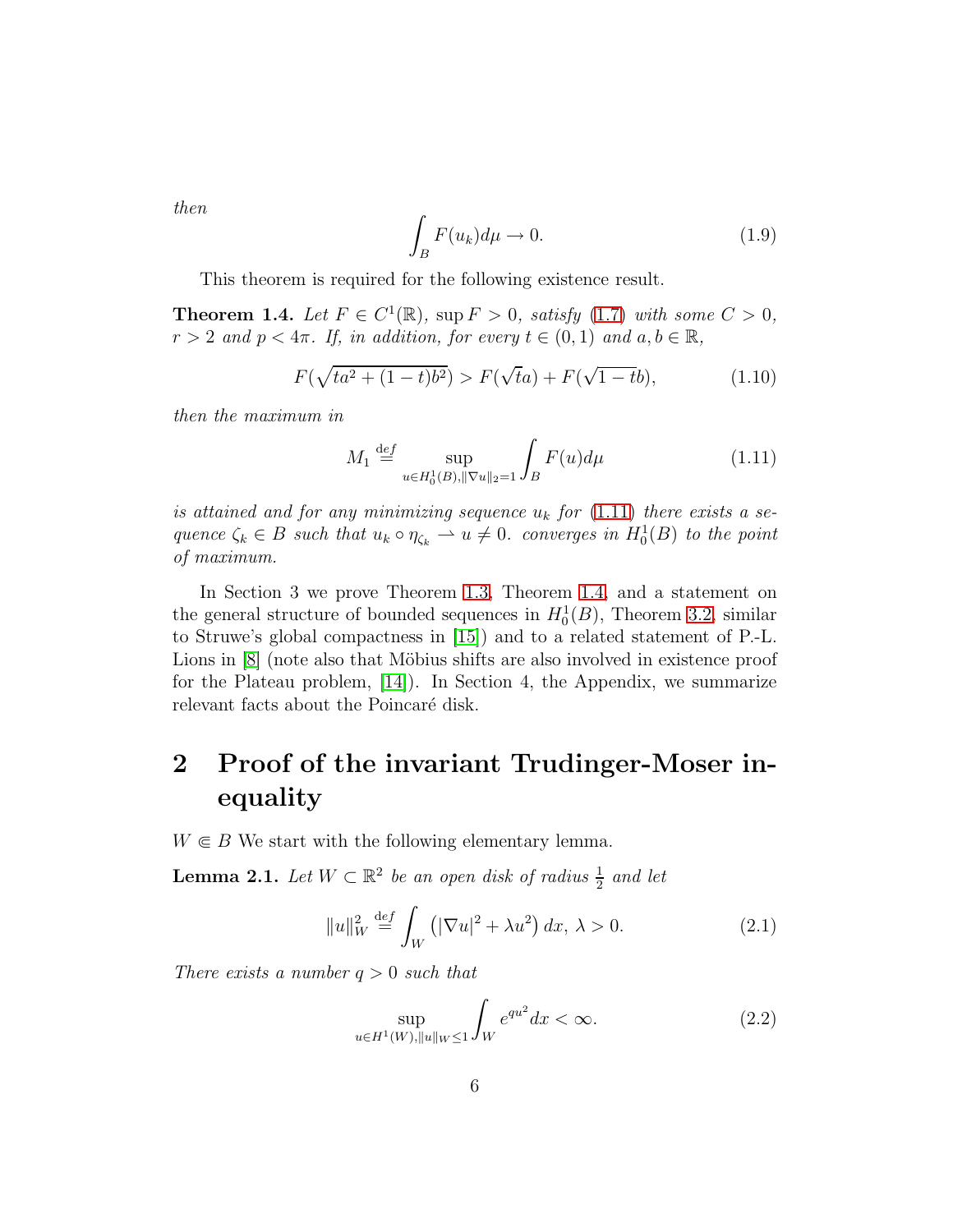*Proof.* Let T be an extension operator from  $H^1(W)$  into  $H_0^1(B)$ . Then [\(2.2\)](#page-5-2) follows from

$$
\sup_{u \in H_0^1(B), \|\nabla u\|_2 \le T\|} \int_B e^{qu^2} dx < \infty,\tag{2.3}
$$

which follows from the Trudinger-Moser inequality whenever  $q \leq 4\pi / ||T||^2$ 

<span id="page-6-3"></span>**Lemma 2.2.** Let  $W \subset \mathbb{R}^2$  be an open disk of radius  $\frac{1}{2} > 0$  and let

$$
||u||_W^2 \stackrel{\text{def}}{=} \int_W \left( |\nabla u|^2 + \lambda u^2 \right)^2 dx, \ \lambda > 0. \tag{2.4}
$$

Let q be as in Lemma [2.1.](#page-5-3) Then there is a positive constant  $C = C(\lambda)$  such that for all  $u \in H^1(W)$  satisfying  $||u||_W < 1$ ,

<span id="page-6-2"></span>
$$
\int_{W} (e^{qu^{2}} - 1)dx \le C \frac{\|u\|_{W}^{2}}{1 - \|u\|_{W}^{2}}.
$$
\n(2.5)

Proof. Form [\(2.2\)](#page-5-2) we have

$$
\frac{(q)^n}{n!} \int_W (u/\|u\|_W)^{2n} dx \le C, \ u \in H^1(W) \setminus \{0\} \ n \in \mathbb{N}, \tag{2.6}
$$

and thus

<span id="page-6-1"></span>
$$
\frac{(q)^n}{n!} \int_W u^{2n} dx \le C \|u\|_W^{2n}, \ n \in \mathbb{N}.
$$
 (2.7)

Adding the inequalities [\(2.7\)](#page-6-1) over  $n \in \mathbb{N}$  and taking into account the assumption  $||u||_W < 1$ , we obtain (2.5). sumption  $||u||_W < 1$ , we obtain [\(2.5\)](#page-6-2).

<span id="page-6-0"></span>Theorem 2.3. The following relation holds true:

<span id="page-6-4"></span>
$$
\sup_{u \in \dot{H}^1(\mathbb{H}^2), \|u\| \le 1} \int_{\mathbb{H}^2} (e^{4\pi u^2} - 1) d\mu < \infty. \tag{2.8}
$$

*Proof.* Consider  $\mathbb{H}^2$  as the Poincaré disk B. Let  $W \subset B$  be an open disk or radius  $\frac{1}{2}$  and set the following equivalent Sobolev norm on W

$$
||u||_W^2 \stackrel{\text{def}}{=} \int_W \left( |\nabla u|^2 + \frac{u^2}{(1 - |x|^2)^2} \right) dx. \tag{2.9}
$$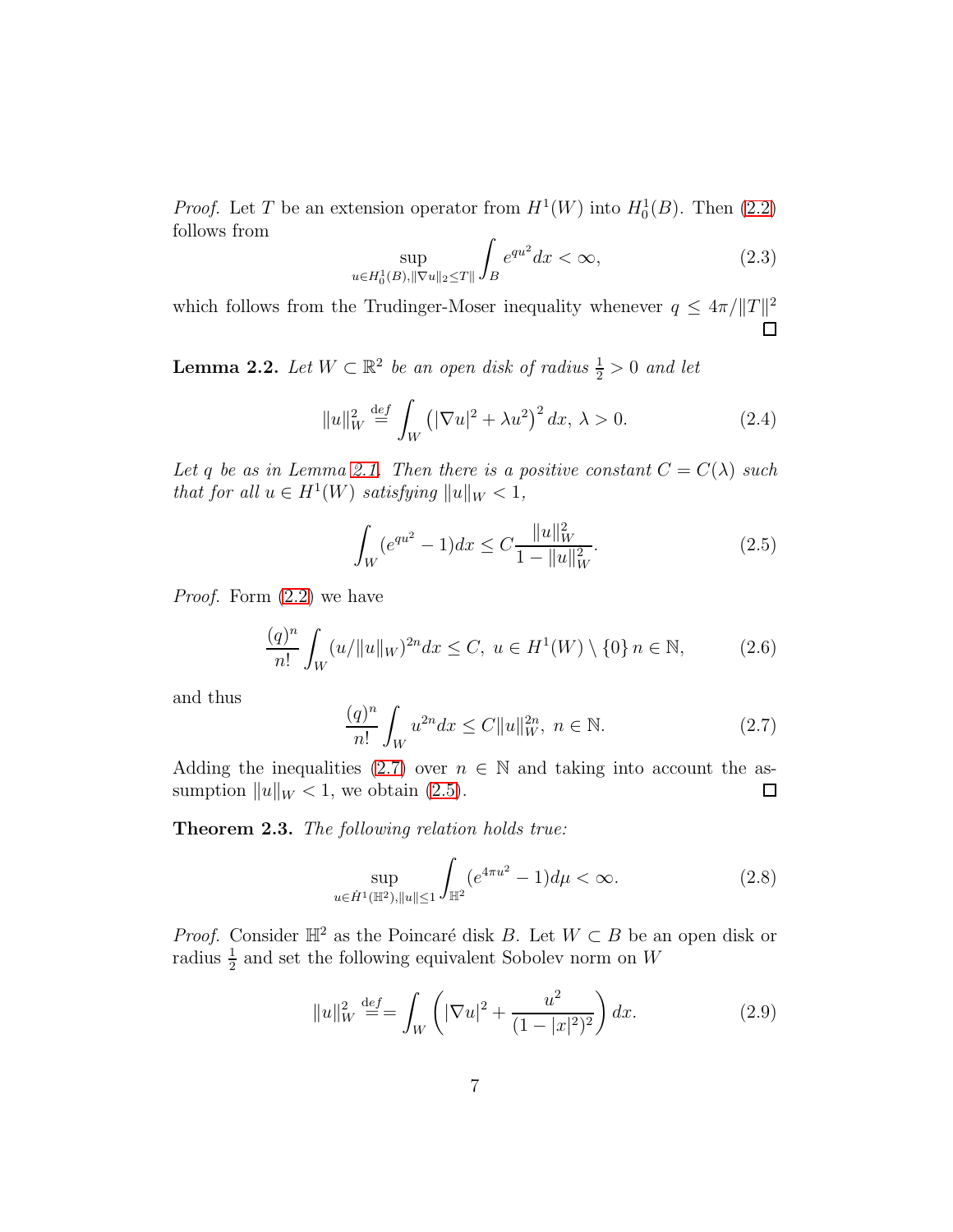By Corollary [4.2](#page-12-0) there is a countable set  $Z \subset B$  and the number  $M \in \mathbb{N}$  be such that the sets  $\eta_{\mathcal{C}}(W)$ ,  $\zeta \in Z$ , cover B with multiplicity not exceeding M. Let us fix a function  $u \in \dot{H}^1(\mathbb{H}^2)$  such that  $||u||_{\dot{H}^1} \leq 1$  and define

$$
Z_u \stackrel{\text{def}}{=} \{ \zeta \in Z : ||u \circ \eta_{\zeta}||_W^2 \ge \frac{q}{8\pi} \},\tag{2.10}
$$

where q is as in Lemma [2.1.](#page-5-3) It is easy to see that  $Z_u$  contains at most  $40\pi M/q$  elements. Indeed, since the multiplicity of the covering of B by  $\eta_{\zeta}W, \zeta \in Z$ , is not greater than M, taking into account that the  $\dot{H}^1(\mathbb{H}^2)$ norm in the Poincaré disk model is realized by  $\|\nabla u\|_2$ , and applying the Hardy's inequality [\(4.1\)](#page-11-0), we have

$$
\frac{q}{8\pi}(\#Z_u) \le \sum_{\zeta \in Z_u} \|u \circ \eta_{\zeta}\|_{W}^2 \le M \left( \|u\|_{\dot{H}^1}^2 + \int_B u^2 d\mu \right) \le 5M \|u\|_{\dot{H}^1}^2 \le 5M.
$$

From Lemma [2.2,](#page-6-3) applied to  $\sqrt{\frac{4\pi}{q}}u$  we have, for every  $\zeta \in Z \setminus Z_u$ ,

$$
\int_{\eta_{\zeta}W} (e^{4\pi u^2} - 1) d\mu \le C \frac{\|u \circ \eta_{\zeta}\|_{W}^2}{\frac{q}{4\pi} - \|u \circ \eta_{\zeta}\|_{W}^2} \le \frac{8\pi}{q} C \|u \circ \eta_{\zeta}\|_{W}^2. \tag{2.11}
$$

Adding the inequalities over  $\zeta \in Z \setminus Z_u$  we obtain, using again the Hardy's inequality,

<span id="page-7-0"></span>
$$
\int_{\bigcup_{\zeta \in Z_u} \eta_{\zeta} W} (e^{4\pi u^2} - 1) d\mu \le C \int_B |\nabla u|^2 dx + C \int_B u^2 d\mu \le C \|u\|_{\dot{H}^1}^2 \le C. \tag{2.12}
$$

On the other hand, from the usual Trudinger-Moser inequality for  $u \circ \eta_c$ , with any  $\zeta \in Z_u$ , we have

<span id="page-7-1"></span>
$$
\int_{\eta_{\zeta}W} (e^{4\pi u^2} - 1) d\mu = \int_W e^{4\pi (u \circ \eta_{\zeta})^2} d\mu \le C \int_W e^{4\pi (u \circ \eta_{\zeta})^2} dx \le \int_B e^{4\pi (u \circ \eta_{\zeta})^2} dx \le C.
$$
\n(2.13)

Adding (at most  $40\pi M/q+1$ ) inequalities [\(2.12\)](#page-7-0) and [\(2.13\)](#page-7-1), we obtain [\(2.8\)](#page-6-4).  $\Box$ 

*Proof of Theorem [1.2.](#page-1-0)* Rewrite  $(2.8)$  in coordinate form for the Poincaré disk.  $\square$ 

**Remark 2.4.** The constant  $4\pi$  in [\(2.8\)](#page-6-4) as well as in [\(1.2\)](#page-1-0) cannot be replaced by any number  $p > 4\pi$ . Indeed, the integrals in both relations are bounded from below by  $\int_B e^{pu^2} dx$ , from the Trudinger-Moser inequality, for which the parameter  $4\pi$  is optimal.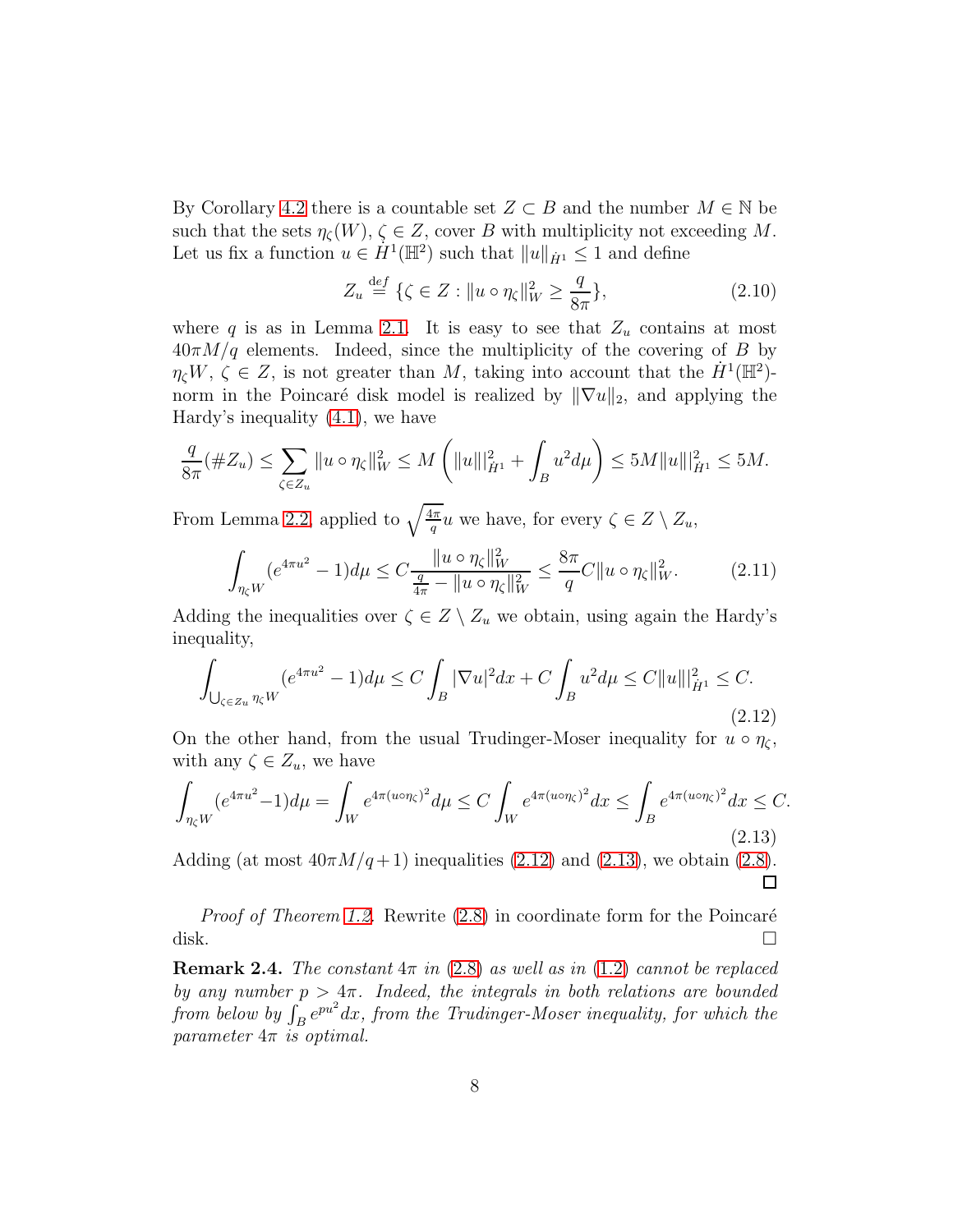## 3 Existence of minimizers

We begin with the proof of the first statement of Subsection 1.3.

*Proof Theorem [1.3.](#page-4-2)* Let us fix  $p < 4\pi$ . Let  $u_k \in H_0^1(B)$ ,  $\|\nabla u_k\|_2 = 1$ , and assume that  $u_k \circ \eta_{\zeta_k} \to 0$  for every sequence  $\zeta_k \in B$ . By [\(2.8\)](#page-6-4), there is a constant  $C > 0$  such that for all  $n = 0, 1, \ldots$ ,

$$
\frac{p^n}{n!} \int_B u_k^{2n} d\mu \le C \left(\frac{p}{4\pi}\right)^n.
$$
\n(3.1)

Then, for every  $m \in \mathbb{N}$  and for all  $k \in \mathbb{N}$ ,

$$
\sum_{n\geq m} \frac{p^n}{n!} \int_B u_k^{2n} d\mu \leq C \left(\frac{p}{4\pi}\right)^m.
$$
 (3.2)

Furthermore, it is easy to see that there exists  $\lambda \in (p/4\pi, 1)$  such that

<span id="page-8-1"></span>
$$
\sum_{n\geq m} \frac{p^n}{n!} \int_B u_k^{2n+r} d\mu \leq C\lambda^m. \tag{3.3}
$$

By Lemma 9.4 of [\[16\]](#page-14-1), for every  $n = 0, ..., m - 1$ ,

<span id="page-8-0"></span>
$$
\frac{p^n}{n!} \int_B u_k^{2n+r} d\mu \to 0. \tag{3.4}
$$

Combining  $(3.4)$  with  $(3.3)$ , we obtain

$$
\limsup_{k \to \infty} \int_{B} F(u_k) d\mu \le C \limsup_{k \to \infty} \int_{B} |u_k|^r e^{pu_k^2} d\mu \le \epsilon,
$$
 (3.5)

and since  $\epsilon$  is an arbitrary positive number, [\(1.9\)](#page-5-4) follows.

<span id="page-8-3"></span>We will need the following version of Brezis-Lieb lemma in presence of a  $H_0^1$ -bound on a sequence.

**Lemma 3.1.** Let  $F \in C^1(\mathbb{R})$  satisfy  $|F(s)| \leq C s^2 e^{ps^2}$  with some  $C > 0$  and  $p < 4\pi$ , and assume that  $u_k \in H_0^1(B)$ ,  $u_k \rightharpoonup u$ ,  $\|\nabla u_k\|_2 \leq 1$ . Then

<span id="page-8-2"></span>
$$
\int_{B} (F(u_k) - F(u_k - u) - F(u))d\mu \to 0.
$$
 (3.6)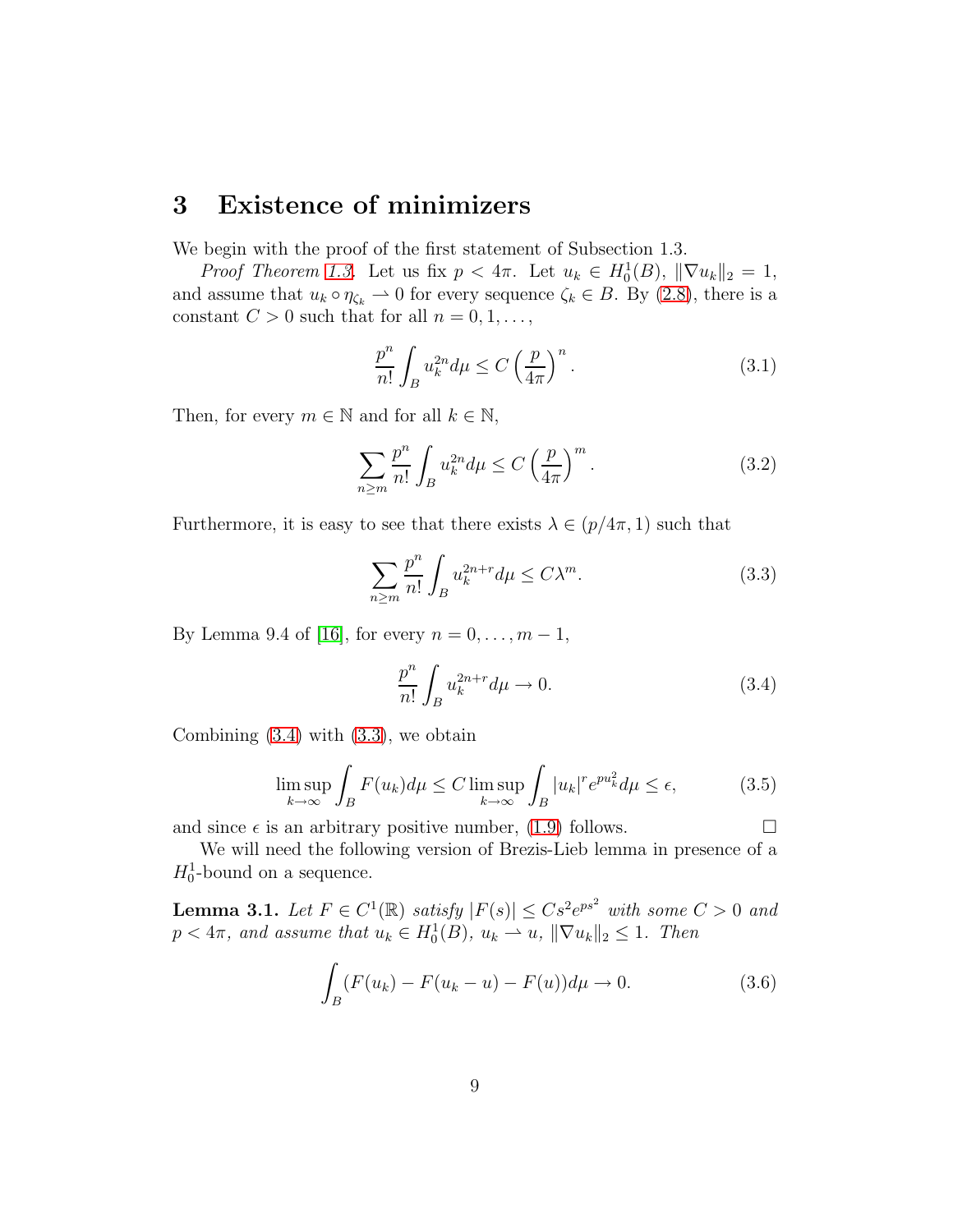*Proof.* The notation of norm in this proof refers to the gradient norm  $\|\nabla u\|_2$ on B. Note that  $u_k \to u$  almost everywhere in B and that  $\limsup \|u_k-u\|^2 =$  $\limsup \|u_k\|^2 - \|u\|^2 \le 1$ . Let  $M > 0$  and define

$$
F_M(s) \stackrel{\text{def}}{=} \begin{cases} F(s) & \text{for } |s| > M, \\ 0 & \text{for } |s| \le M. \end{cases}
$$

Set  $G_M = F - F_M$ . Then  $G_M$  is a bounded function and therefore, by Lebesgue convergence theorem,

<span id="page-9-0"></span>
$$
\int_{B} (G_M(u_k) - G_M(u_k - u) - G_M(u)) d\mu \to 0.
$$
 (3.7)

Fix two numbers q, r such that  $p < q < r < 4\pi$  and note that  $|F_M(s)| \le$  $s^2 e^{qs^2} e^{-(q-p)M^2} \leq C(e^{rs^2}-1)e^{-(q-p)M^2}$ . Then

$$
\left| \int F_M(u_k) d\mu \right| \le C e^{-(q-p)M^2} \int_B (e^{ru_k^2} - 1) d\mu \le C e^{-(q-p)M^2} \tag{3.8}
$$

by [\(1.2\)](#page-1-0), with analogous estimates when  $u_k$  is replaced by u, resp.  $u - u_k$ . In the latter case [\(1.2\)](#page-1-0) is applied to  $u - u_k$  if  $u_k \to u$  in norm, and to  $(u - u_k)/\|u - u_k\|$  otherwise. From here and [\(3.7\)](#page-9-0) we conclude that

$$
\limsup \left| \int_B (F(u_k) - F(u_k - u) - F(u)) d\mu \right| \leq C e^{-(q-p)M^2}.
$$

Since the number  $M$  is arbitrary,  $(3.6)$  follows.

Proof of Theorem [1.4.](#page-5-1) For the length of this proof the notation of norm, unless otherwise specified, refers to the gradient norm  $\|\nabla \cdot \|_2$ . Let  $u_k \in H_0^1(B)$ be such that  $||u_k|| \to 1$  and  $\int_B F(u) d\mu \to M_1$ . Consider the following family of problems that extends [\(1.11\)](#page-5-0):

$$
M_t \stackrel{\text{def}}{=} \sup_{u \in H_0^1(B), ||u||^2 = t} \int_B F(u) d\mu, \ t \in [0, 1]. \tag{3.9}
$$

 $\Box$ 

If  $u_k$  is a maximizing sequence then so is  $u_k \circ \eta_{\zeta_k}$  for any sequence  $\zeta_k \in B$ . If  $u_k \circ \eta_{\zeta_k} \to 0$  for any sequence  $\zeta_k$ , then by Theorem [1.3](#page-4-2) we have  $\int_B F(u_k) d\mu \to$ 0, a contradiction since  $\sup F > 0$  implies  $M_1 > 0$ . Thus we choose a sequence  $\zeta_k \in B$  such that  $u_k \circ \eta_{\zeta_k} \to u \neq 0$ .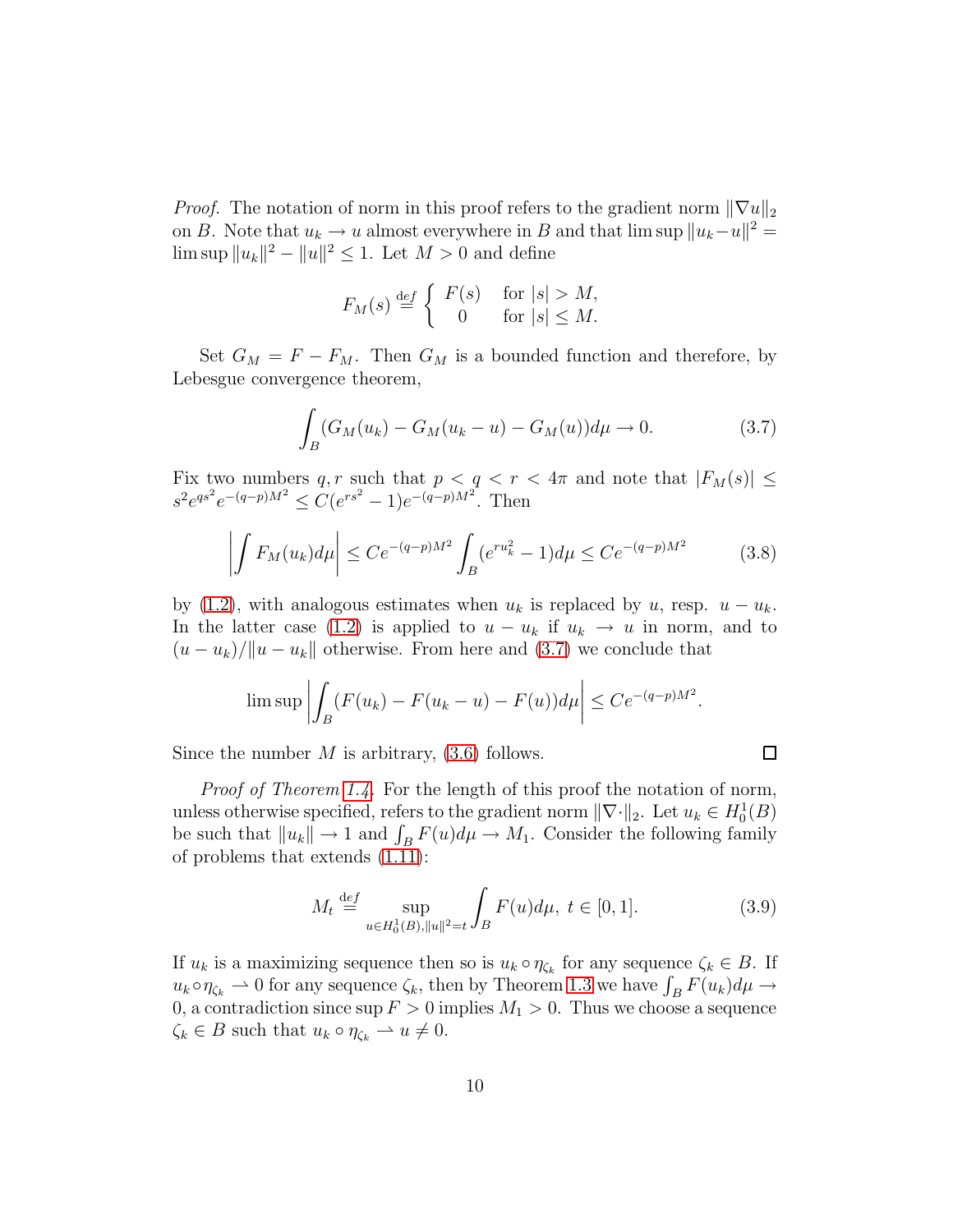By the standard scalar product calculations we have

$$
||u||^2 + ||u_k - u||^2 = 1,
$$
\n(3.10)

while by Lemma [3.1,](#page-8-3)

<span id="page-10-1"></span>
$$
\int_{B} F(u)d\mu + \int_{B} F(u_k - u)d\mu \to M_1.
$$
\n(3.11)

Let  $t = ||u||$ . Then from [\(3.11\)](#page-10-1) follows

<span id="page-10-2"></span>
$$
M_t + M_{1-t} \ge M_1. \tag{3.12}
$$

An elementary argument using the well-known property of the gradient norm,

$$
||v_0|| \le 1, ||v_1|| \le 1, v_t = \sqrt{tv_1^2 + (1-t)v_0^2} \Rightarrow ||v_t|| \le 1, t \in (0,1),
$$

shows that  $(3.12)$  contradicts  $(1.10)$  unless  $t = 1$  or  $t = 0$ . The latter case has been, however, ruled out. Consequently,  $||u|| = 1$ ,  $\int_B F(u) d\mu = M$ , and  $u_k \to u$  in  $H_0^1(B)$ . The theorem is proved.

The notation  $\stackrel{D}{\rightharpoonup} 0$  in the theorem below is a shorthand for the convergence in the sense of [\(1.8\)](#page-4-3), which by Theorem [1.3](#page-4-2) implies convergence in the sense of [\(1.9\)](#page-5-4) and, in particular, convergence in  $L^p(B, d\mu)$  for any  $p \in [1, \infty)$ .

<span id="page-10-0"></span>**Theorem 3.2.** Let  $u_k \in H_0^1(B)$  be a bounded sequence. Then there exists  $w^{(n)} \in H$ ,  $\zeta_k^{(n)} \in B$ ,  $k, n \in \mathbb{N}$ , such that for a renumbered subsequence

$$
\zeta_k^{(1)} = 0, \ \eta_{\zeta_k^{(n)}}(\zeta_k^{(m)}) \to \partial B \text{ for } n \neq m,
$$
\n(3.13)

<span id="page-10-3"></span>
$$
w^{(n)} = \text{ weak-lim } u_k \circ \eta_{\zeta_k^{(n)}}^{-1} \tag{3.14}
$$

$$
\sum_{n \in \mathbb{N}} \|\nabla w^{(n)}\|_2^2 \le \limsup \| \nabla u_k \|_2^2 \tag{3.15}
$$

$$
u_k - \sum_{n \in \mathbb{N}} w^{(n)} \circ \eta_{\zeta_k^{(n)}} \stackrel{D}{\rightharpoonup} 0. \tag{3.16}
$$

*Proof.* This theorem is an application of Theorem 3.1 in [\[16\]](#page-14-1) to sequences in  $\dot{H}^1(\mathbb{H}^2)$  equipped with the Möbius shifts. Conditions of that theorem have been verified for the case of actions of isometries on cocompact (or gridperiodic) manifolds, which includes hyperbolic spaces, in Lemma 2.9, [\[4\]](#page-13-9). Relation  $(3.13)$  is based on Remark 9.1 (a) of [\[16\]](#page-14-1)  $\Box$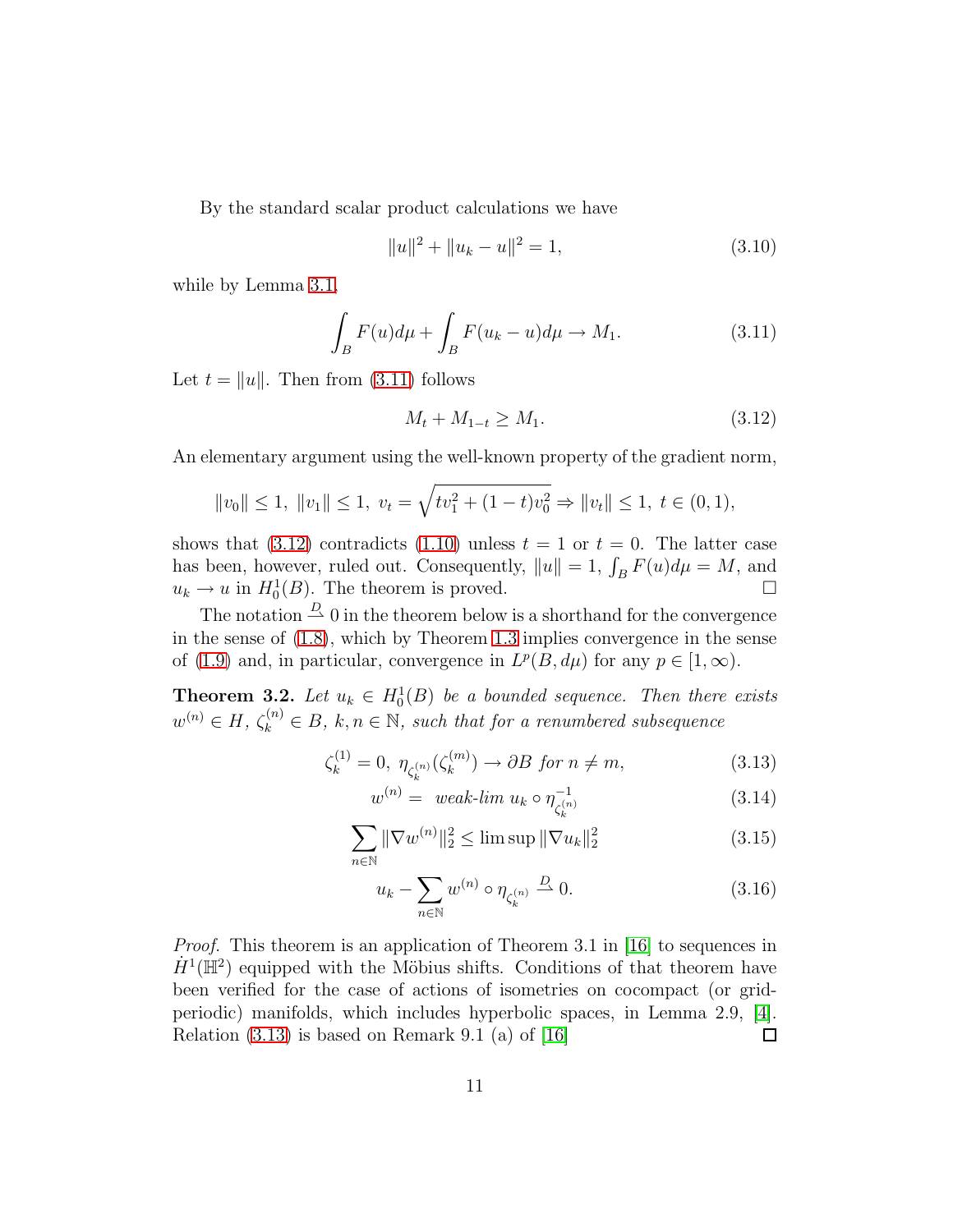## 4 Appendix

We summarize here some known definitions and facts concerning the Poincaré disk model of hyperbolic space. For reference see  $[5]$  and  $[11]$ . Poincaré disk is a coordinate representation of the hyperbolic space  $\mathbb{H}^2$ , consisting of the unit disk  $B \subset \mathbb{R}^2$  equipped with the metric  $g_{i,j} = \frac{1}{(1-|x|)^2}$  $\frac{1}{(1-|x|^2)^2}\delta_{i,j}, i,j = 1,2.$ The Riemannian measure  $\mu$  on  $\mathbb{H}^2$  is given in the Poincaré disk model by  $d\mu = \frac{dx}{(1-|x|)}$  $\frac{dx}{(1-|x|^2)^2}$ . The quadratic form of Laplace-Beltrami operator on  $\mathbb{H}^2$  in the Poincaré disk model evaluates as  $\int_B |\nabla u|^2 dx$ . The maps  $\eta_{\zeta} : B \to B$ ,  $\eta_{\zeta}(z) = \frac{z-\zeta}{1-\zeta z}$ ,  $\zeta \in B$ , are conformal isomorphisms of B as well as isometries of the Poincaré disk. Consequently,  $\int_B |\nabla u|^2 dx$  and  $\int F(u) d\mu$  are preserved under transformations  $u \mapsto u \circ \eta_{\zeta}$ . The following version of Hardy's inequality holds true for all  $u \in H_0^1(B)$ , or, in invariant notations,  $u \in \dot{H}^1(\mathbb{H}^2)$  (see [\[1\]](#page-12-1) or  $[6]$ :

<span id="page-11-0"></span>
$$
\int_{B} |\nabla u|^2 dx = \int_{\mathbb{H}^2} |\nabla \mathbb{H}^2 u|^2 d\mu \ge \frac{1}{4} \int_{\mathbb{H}^2} u^2 d\mu = \int_{B} u^2 \frac{dx}{(1 - |x|^2)^2}.
$$
 (4.1)

The following lemma is well known (for example, it is a trivial modification of Lemma 2.3 from  $[4]$ . We give the proof of it for the sake of completeness.

<span id="page-11-1"></span>**Lemma 4.1.** Let  $U \in B$  be an open set, let

<span id="page-11-2"></span>
$$
V := \bigcup_{\zeta \in B: \eta_{\zeta} U \cap U \neq \emptyset} \eta_{\zeta} U. \tag{4.2}
$$

and let  $W \in B$  be any open set, relatively compact in B, that contains V. There exist a number  $M \in \mathbb{N}$ , and a countable set  $Z \subset B$  such that the sets  ${\{\eta_{\zeta}W\}}_{\zeta\in Z}$ , cover B with multiplicity not exceeding M and the sets  ${\{\eta_{\zeta}U\}}_{\zeta\in Z}$ are mutually disjoint.

*Proof.* We show first that if  $Z \subset B$  is a set such that the sets  $\{\eta_{\zeta}U\}_{\zeta \in Z}$  are mutually disjoint, and the sets  $\{\eta_{\zeta}W\}_{\zeta \in Z}$  cover B, then the latter collection has a uniformly finite multiplicity. Let  $V_r(x)$  denote a geodesic ball of radius  $r > 0$  centered at  $x \in B$ , and note that  $\mu(V_r(x))$  is independent of  $x \in B$ . Let  $R > 0$  and  $x_0 \in B$  be such that  $W \subset V_R(x_0)$ . If  $\eta_c W$  intersects  $\overline{V_r(x)}$ , then  $\eta_{\zeta}W \subset V_{r+2R}(x)$ ; but since the sts  $\eta_{\zeta}U, \zeta \in Z$ , are disjoint, and  $\eta_{\zeta}W \supset$  $\eta_{\zeta}V \supset \eta_{\zeta}U, \ \zeta \in Z$ , that can be true for at most  $\frac{\mu_{r+2R}}{\mu(U)}$  values of  $\zeta \in Z$ .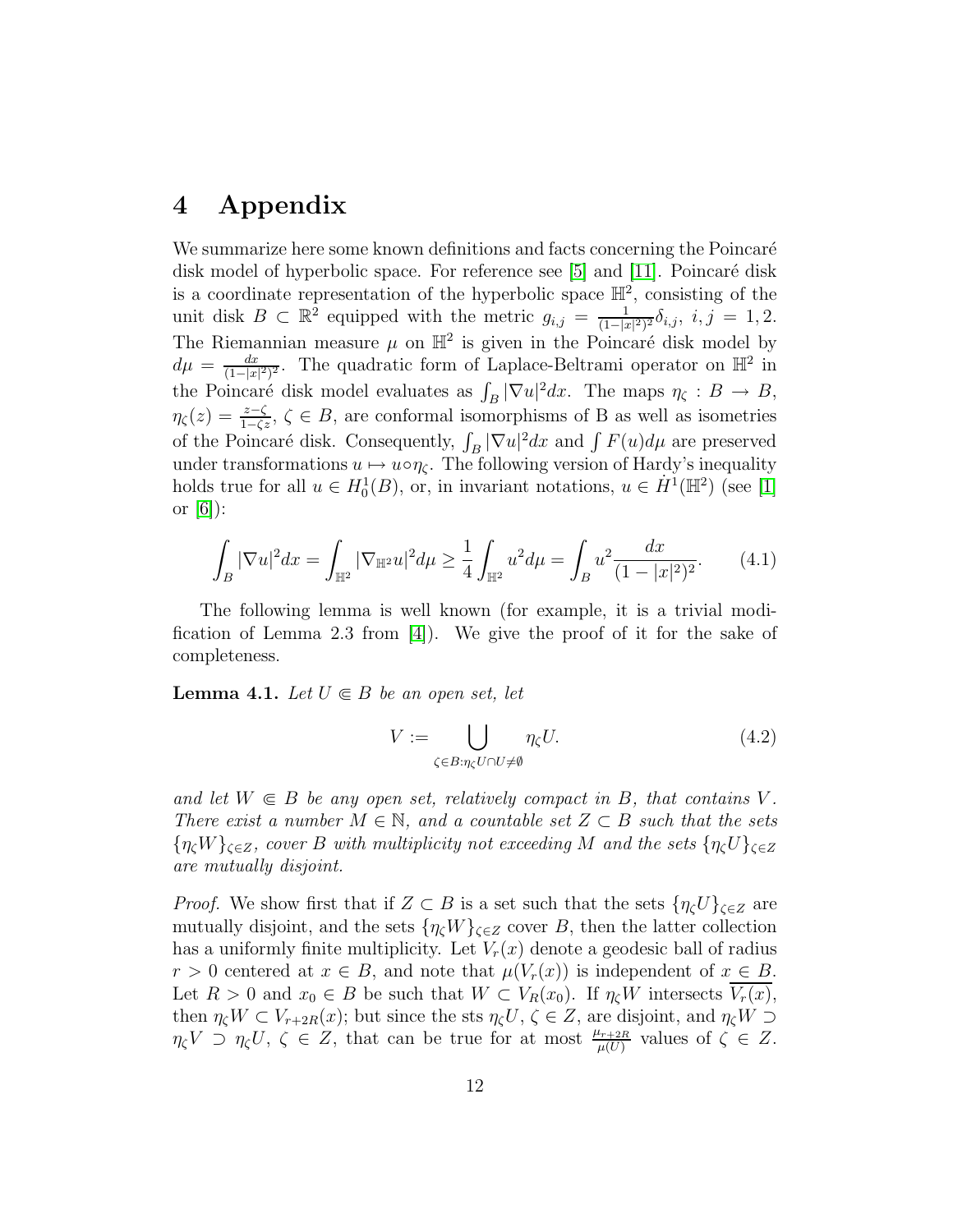Therefore the number of  $\zeta \in Z$  such that the set  $\eta_{\zeta}W$  contains the point x does not exceed  $\frac{\mu_{r+2R}}{\mu(U)}$ .

Now let us construct the set Z.

Since every Riemannian manifold is paracompact, and once we observe that  $\eta_{\zeta}(\{0\}) = -\zeta$ , so that  $\bigcup_{\zeta \in B} \eta_{\zeta}(0) = B$ , there exists a subset  $Z_0 \subset B$ , such that  $\{\eta_{\zeta}V\}_{\zeta\in B}$  is a locally finite cover of B. Indeed, we find first of all a locally finite refinement of the cover  $\{\eta_{\zeta}V\}_{\zeta\in B}$ , which via the refinement map determines a subcover, which also is locally finite due to the fact that all covering sets  $\eta_c V$  have the same finite geodesic diameter.

By induction we define subsets  $Z_k = A_k \cup B_k \subset B$  such that the number of elements in  $A_k$  equals k and

$$
B = \bigcup_{\zeta \in A_k} \eta_{\zeta} V \cup \bigcup_{\zeta \in B_k} \eta_{\zeta} U ,
$$

and  $\eta_{\zeta_1}U \cap \eta_{\zeta_2}U = \emptyset$  for any  $\zeta_1 \in A_k, \zeta_2 \in Z_k, \zeta_1 \neq \zeta_2$ . Furthermore  $A_k \subset$  $A_{k+1}$  for all k, while  $B_k \supset B_{k+1}$  with  $\bigcap_{k=0}^{\infty} B_k = \emptyset$ . Since the cover  $\{\eta_{\zeta} U\}_{\zeta \in Z_0}$ was locally finite, the latter implies that any compact set  $K\Subset B$  is contained in  $\bigcup_{\zeta \in A_k} \eta_{\zeta} V$  for sufficiently large k. Finally take  $Z := \bigcup_{k=0}^{\infty} A_k$ . Begin with  $A_0 := \emptyset, B_0 := Z_0$ . Let  $\{\zeta_i\}_{i\in\mathbb{N}}$  be an enumeration of  $Z_0$ . Assuming that  $A_k$ ,  $B_k$  have already been constructed, let us construct  $A_{k+1}$ ,  $B_{k+1}$ . Let  $j_k = \min\{j : \zeta_j \in B_k\}.$  Set  $A_{k+1} := A_k \cup \{\zeta_{j_k}\}\$ and let  $B_{k+1} := \{\zeta \in B_k\}.$  $B_k; \eta_{\zeta} U \cap \eta_{\zeta_{j_k}} U = \emptyset$ .

<span id="page-12-0"></span>**Corollary 4.2.** Let  $W \in B$  be an open set. There exist a number  $M \in$ N, and a countable set  $Z \subset B$  such that the sets  $\{\eta_{\zeta}W\}_{\zeta \in Z}$  cover B with multiplicity not exceeding M.

*Proof.* Let  $\epsilon > 0$  and  $x \in W$  be such that the geodesic ball  $V_{3\epsilon}(x) \subseteq W$ . The corollary is immediate from Lemma [4.1](#page-11-1) with  $U = V_{\epsilon}(x)$  once we note that the set [\(4.2\)](#page-11-2) is contained in  $V_{3\epsilon}(x)$ . Indeed, let  $y \in V$ . Then there exist  $\zeta \in Z$  and  $z \in V_{\epsilon}(x) \cap V_{\epsilon}(\eta_c x)$  such that  $y \in \eta_c V_{\epsilon}(x)$ . Then, by the triangle inequality for the geodesic distance,  $d(x, y) \leq d(x, z) + d(z, \eta_c x) + d(\eta_c x, y) < 3\epsilon$ .  $\Box$ 

## <span id="page-12-1"></span>References

[1] Adimurthi, A. Sekar, Role of the fundamental solution in Hardy-Sobolev-type inequality, Proc. Roy. Soc. Edinburgh Sect. A 136 (2006) 1111–1130.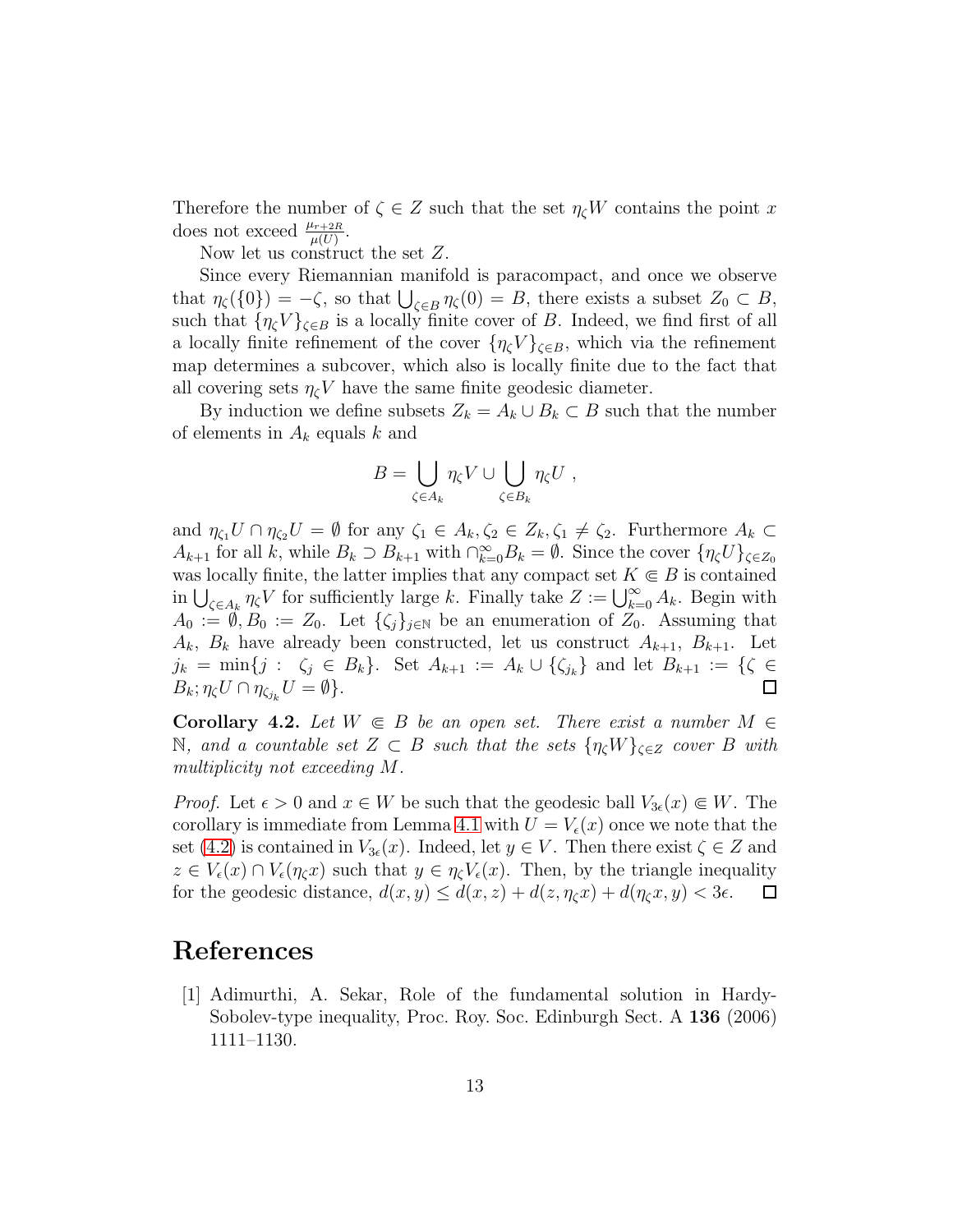- <span id="page-13-6"></span>[2] Adimurthi, K. Sandeep, Existence and non-existence of the first eigenvalue of the perturbed Hardy-Sobolev operator, Proc. Roy. Soc. Edinburgh Sect. A 132 (2002), 1021–1043.
- <span id="page-13-9"></span><span id="page-13-5"></span>[3] Adimurthi, J. M. do O, K. Tintarev, Cocompactness and minimizers for ´ inequalities of Hardy-Sobolev type involving N-Laplacian, preprint
- [4] K.-H. Fieseler, K. Tintarev, Semilinear elliptic problems and concentration compactness on non-compact Riemannian manifolds, J. Geom. Anal. 13 (2003), 67-75.
- <span id="page-13-12"></span><span id="page-13-10"></span>[5] S.Lang,  $SL2(\mathbf{R})$ . Graduate Texts in Mathematics 105 Springer-Verlag 1975.
- [6] G. Mancini, K. Sandeep, On a semilinear elliptic equation in  $\mathbb{H}^n$ , Ann. Scuola Norm. Sup. Pisa Cl. Sci. (5) 7 (2008), 1-37.
- <span id="page-13-7"></span><span id="page-13-4"></span>[7] P.-L. Lions, The concentration-compactness principle in the calculus of variations. The limit case II, Rev. Mat. Iberoamericana 1 (1985), 45-121.
- <span id="page-13-2"></span>[8] Lions, P.-L., Solutions of Hartree-Fock equations for Coulomb systems, Comm. Math. Phys. 109 (1987), 33–97.
- [9] J.Moser, A sharp form of an inequality by N.Trudinger, Indiana Univ.Math.J. 20 (1971) 1077-1092
- <span id="page-13-1"></span>[10] S. I. Pohozhaev, The Sobolev imbedding in the case  $pl = n$ , Proc. Tech. Sci. Conf. on Adv. Sci. Research 1964-1965, Mathematics Section, 158- 170, Moskov. Energet. Inst., Moscow 1965.
- <span id="page-13-11"></span><span id="page-13-3"></span>[11] J. G. Ratcliffe, Foundations of Hyperbolic Manifods, 2nd ed., Graduate Texts in Mathematics 149, Springer-Verlag 2006.
- [12] B. Ruf, A sharp Trudinger-Moser type inequality for unbounded domains in  $\mathbb{R}^2$ , J. Func. Anal. 219 (2005), 340-367
- <span id="page-13-0"></span>[13] G. Mancini, K. Sandeep, Moser-Trudinger inequality on conformal disks, preprint
- <span id="page-13-8"></span>[14] M. Struwe, Plateau's problem and the calculus of variations, Mathematical Notes 35, Princeton University Press (1988).